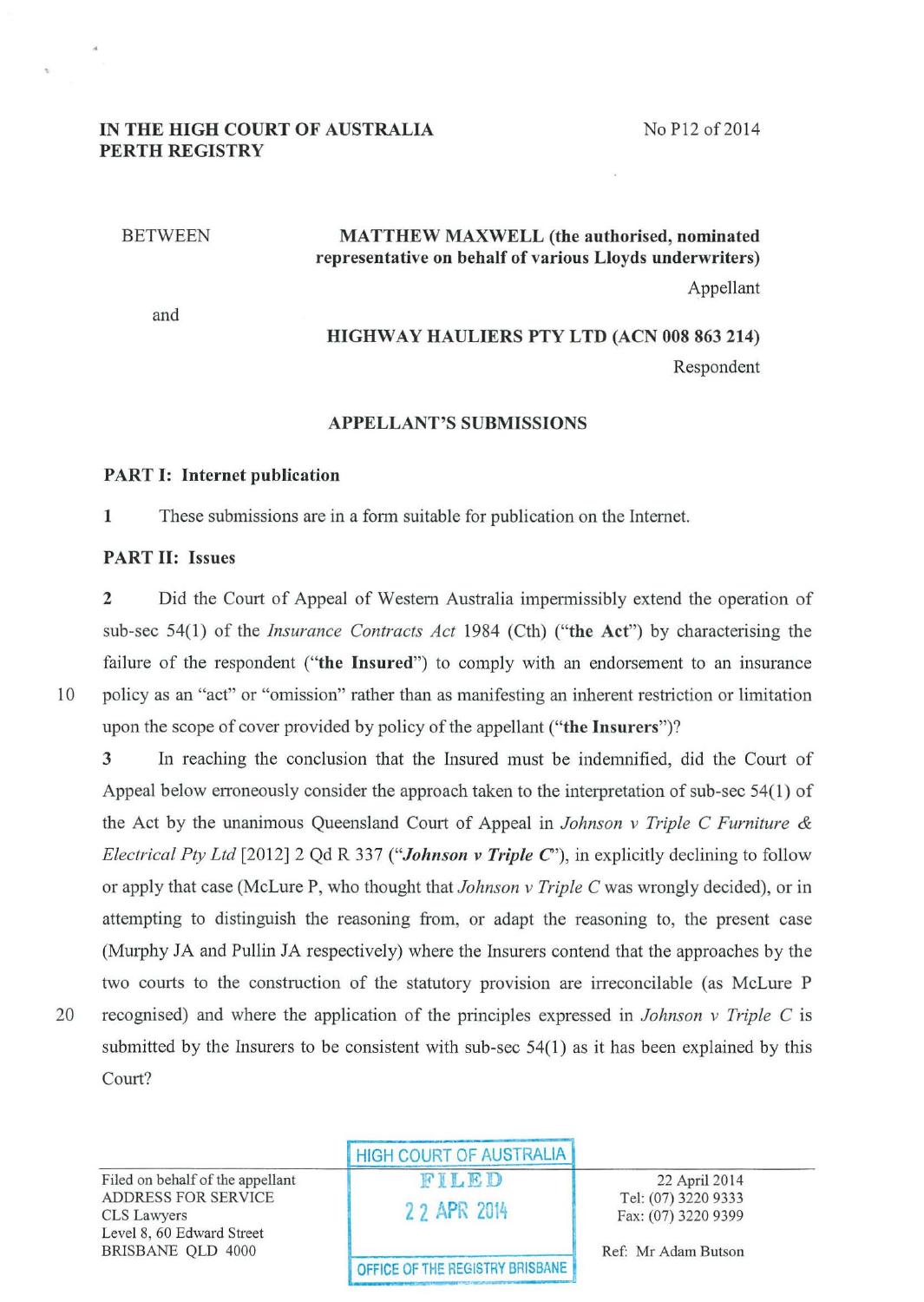#### PART III: Section 78B of the *Judiciary Act* 1903 (Cth)

4 Consideration has been given to the question whether notice pursuant to sec 78B of the *Judiciary Act* 1903 (Cth) should be given, with the conclusion that it is not necessary.

#### PART IV: Citations

5 The reasons for judgment of the Court of Appeal of the Supreme Court of Western Australia are in the authorised reports at (2013) 45 WAR 297. The reasons for judgment of the primary judge, Corboy J, are not reported. The Internet citation is (2012] WASC 53.

#### PART V: Facts

6 The Insured carried on a freight transport business hauling cargo on a fleet of trucks 10 and trailers between Western Australia and the "Eastern States" ("the east-west run").

7 On 7 February 2004, SRS Underwriting Agency ("SRS"), the agent of the Insurers, received a completed proposal from the Insured's broker, Phoenix Insurance Brokers Pty Ltd, ("the Broker") requesting insurance coverage of the Insured's heavy motor vehicle fleet: (TJ [11]-[12]). That proposal stipulated that drivers of the Insured's vehicles were required to undertake a driver test known as the People and Quality Services or PAQS test, which was a written assessment carried out under controlled conditions used to assess a prospective driver's aptitude for long haul driving of prime mover vehicles. The trial judge accepted that, during the period of insurance, there was an industry practice of requiring PAQS testing for drivers of commercial vehicles where the insured's business involved east-west mns (TJ [98]). East-west 20 runs were "... generally regarded in the insurance industry as 'high risk'" (TJ [95], [98]). On 29 April 2004, SRS sent a one page facsimile to the Broker which indicated that the endorsements on an insurance policy would include a requirement that all drivers undertaking the east-west run would have PAQS testing.

8 On 5 May 2004, closings and various documents were provided by the Broker to SRS. On the covering page of the facsimile, the Broker represented to SRS that "PAQS testing for all drivers will be carried out on 28 May 2004...with the minimum score set at 36" and additionally represented that "[o]ne staff member is being trained ... for ongoing PAQS testing of other staff at regular intervals" (TJ (19]). The claims history showed that the Insured had made 13 claims in the previous two years (CA [33]). The respondent accepted that its claim 30 history was "... poor and that it presented difficulties in renewing insurance" (TJ  $[14]$ ).

9 On 27 May 2004, the insurance contract ("the Policy") was issued to the Broker for a period of cover of 29 April 2004 to 30 April 2005 (TJ [24]). The Policy was occurrence based.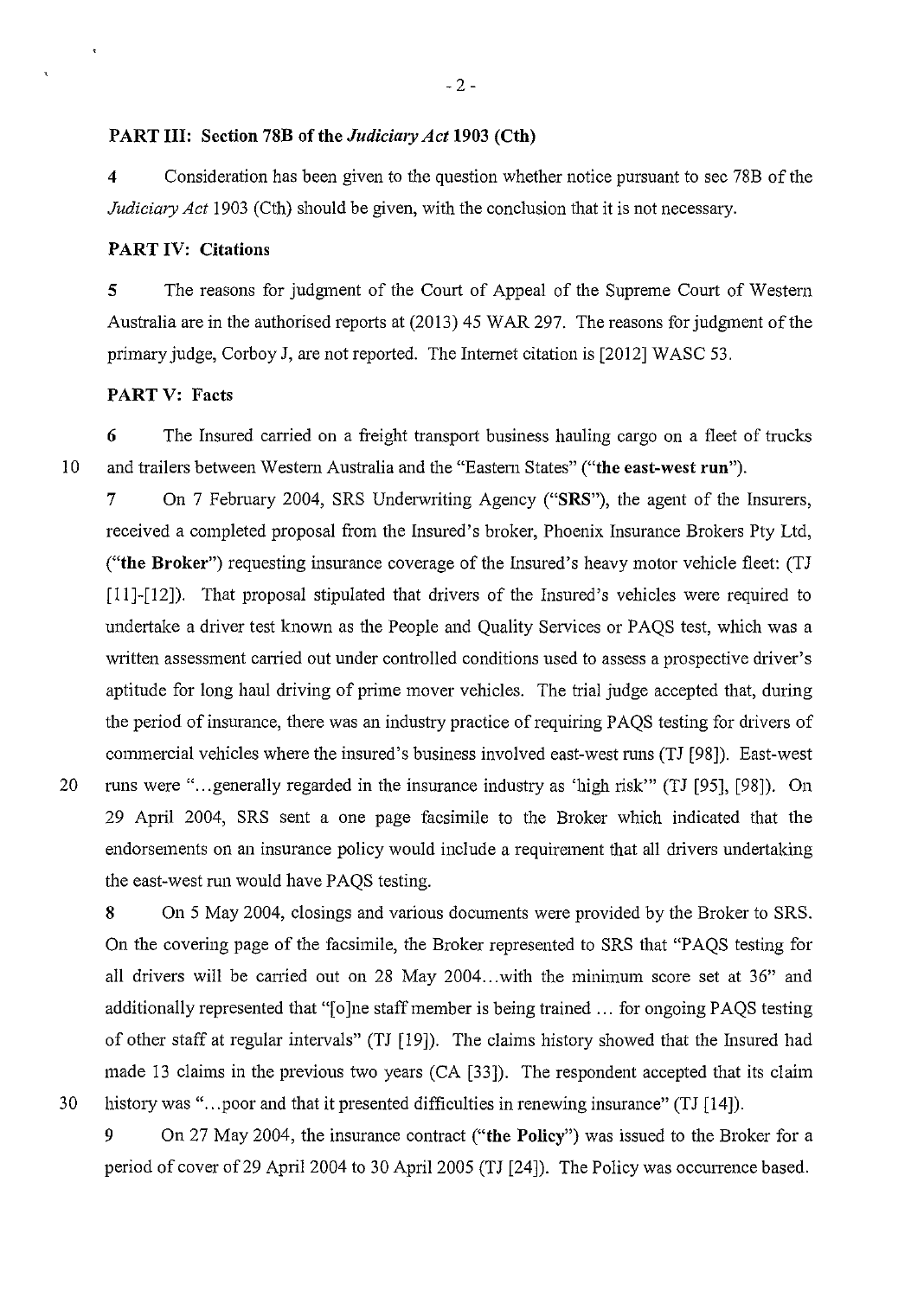10 The schedule of cover to the Policy described the cover as "material damage cover" and "third party liability cover" which included third party property damage cover and third party bodily injury supplementary cover (CA [21]). Clause 1 of the Policy, relevantly to the damage suffered in the case, provided that, at the Insurers' option, they would pay the reasonable cost of replacing a vehicle or repair or replace a vehicle if it incurred accidental damage.

**11** The Policy described the agreement between the parties in the following manner:

After You have paid or agree to pay the premium, including endorsement premiums, We will **insure You against loss, damage or liability as described herein, occurring within the**  Commonwealth of Australia, during the Period of Insurance subject to the terms and conditions of the Policy and Your being truthful in all Your statements.

The Policy, together with the Insurance Proposal, Driver Declaration and any other statement or Endorsement, set out Our agreement. All form part of this policy of Insurance and are always to be considered together.

12 There were only two significant endorsements to the Policy. One provided for certain excesses for drivers (of certain ages and limited experience) of non-articulated vehicles and was given the code ANZ 8. The second endorsement (which was agreed by the parties at trial to fonn part of the Policy from its commencement (TJ [58], CA [31]) was given the code ANZ 3. It provided:

> No indemnity is provided under this policy of Insurance when Your Vehicle/s are being operated by drivers of B Doubles, B Triples or Road Trains as deemed under the Australian National license [sic] category MC (Multi Combination) unless the driver:

- **Is at least 28 years of age and has a minimum of 3 years proven continuous recent**  experience in [the specified vehicles], and,
- Has a PAQS driver profile score of at least 36, or an equivalent program approved by **Us and,**
- Does not have diabetes ... and,
- Has been approved in writing by Us to drive Your Vehicle

13 The Policy Schedule was amended in July 2004 (extracted at CA [30]) to include another endorsement, materially equivalent to ANZ 3 in respect of the PAQS score, but 30 (irmnaterially for the purposes of this case) different in respect of the other criteria. The variation provided that there was "no cover under the Policy" if the PAQS score was not met.

14 The Insured made claims under the Policy in respect of two accidents during the period of insurance, one in June 2004 and the other in April 2005. The claims were for the cost of repairing or replacing the damaged vehicles. An investigation undertaken after the second accident discovered that none of the Insured's drivers (including the two that had been driving in the accidents) had undergone PAQS testing, much less received a minimum score of 36 (TJ

20

10

- 3 -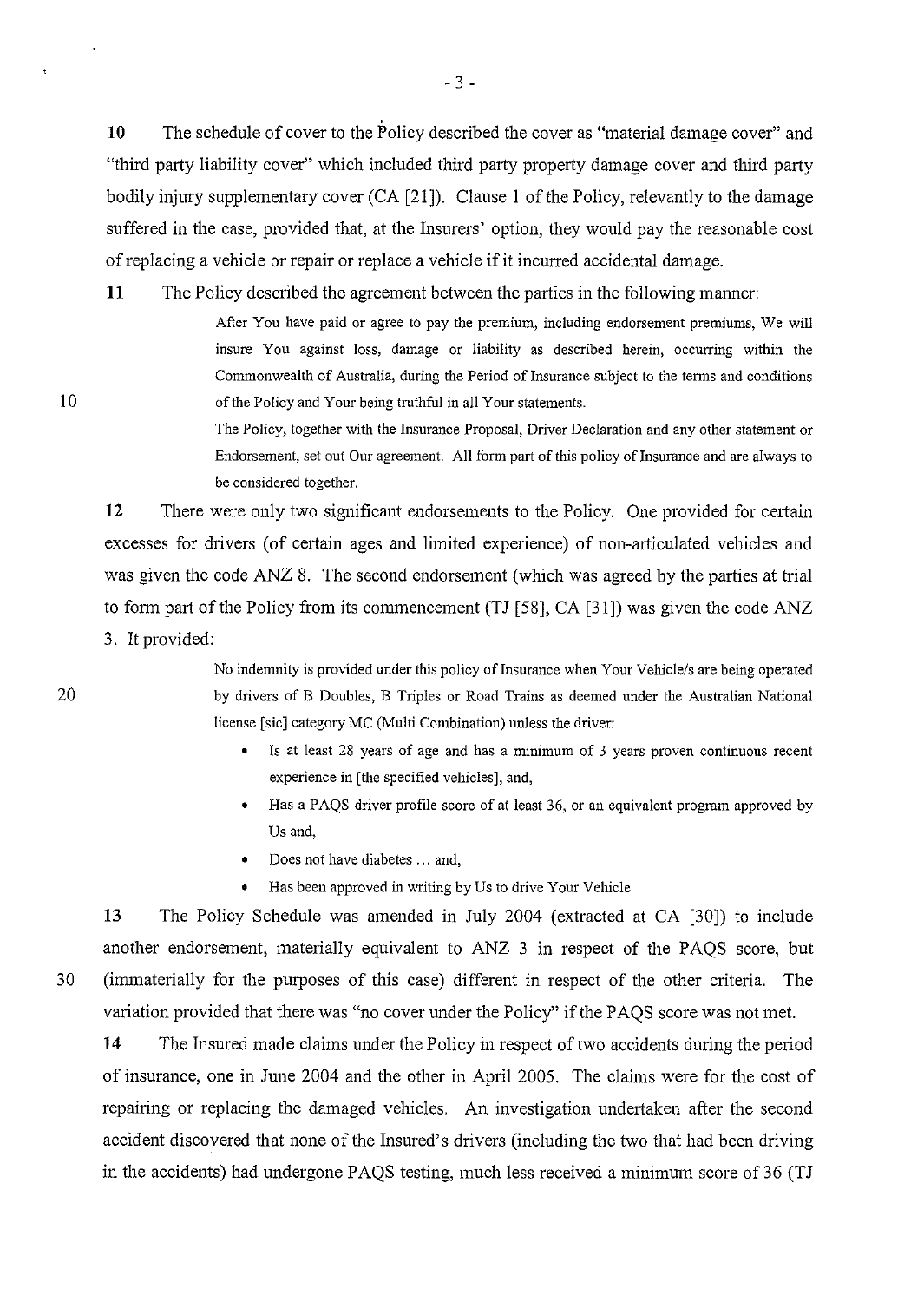[48]-[49]). The representations made by the Insured to the Insurer, in order to secure cover, that PAQS testing of all drivers would take place on a nominated date and that a trained staff member would ensure ongoing compliance were thus, in the event, false. The Insurers refused the claims on the basis that the drivers had not met the requirement for PAQS testing in the endorsement ("the PAQS endorsement") and also on the basis that the drivers were "nondeclared" for the purposes of a contractual exclusion. It is the failure to comply with the PAQS endorsement that is relevant to this appeal. The evidence at trial established that the failures of the Insured that were given as reasons for denying indemnity did not, as a matter of fact, cause or contribute to the losses the subject of the claims (CA [3]-[4]).

#### 10 *History of the litigation*

15 The Insured sued the Insurers for indemnity against the repair costs for the trucks and trailers involved in the accidents. There was an additional claim made for damages for breach of the insurance contract in refusing to indemnifY, in the fonn of loss of profits caused by not being able use the damaged trucks and trailers  $(CA [6])$ .

16 The trial judge (Corboy J) held first, that the Insurers were obliged to indemnify the Insured for the cost of repairing the damage to the trucks and trailers due to the operation of sub-sec 54(1) of the Act, and secondly, that by denying indemnity to the Insured, the Insurers had breached the insurance contract and were liable for consequential loss of profits in the amount of\$145,000.

20 17 The Court of Appeal (McClure P, Pullin and Murphy JJA) dismissed the appeal in respect of both findings. In this Court, the Insurers sought and were granted special leave only in respect of the interpretation given to the operation of sec 54 of the Act, and the consequent conclusion that they are obliged to indemnify, and did not pursue the issue conceming breach of the insurance contract if such an obligation existed. Therefore, attention to the reasoning in the Court below will be confined to the issue of statutory construction.

### PART VI: Argument

18 In 2001 this Court, in *FAI General Insurance Co Ltd v Australian Hospital Care Pty* Ltd (2001) 204 CLR 641 *("FAI v Australian Hospital Care"*), by reference to the earlier decisions in this Court in *Antico v Heath Fielding Australia Pty Ltd* (1997) 188 CLR 652

30 *("Antico v Heath Fielding'')* and *Fen·com Pty Ltd v Commercial Union Assurance Co of Australia Ltd* (1993) 176 CLR 332 *("Ferrcom v Commercial Union"),* formulated principles that served to resolve the tension central to sec 54 of the Act. That tension is manifested by the need to promote the avowedly remedial purpose of the provision by defeating technicalities in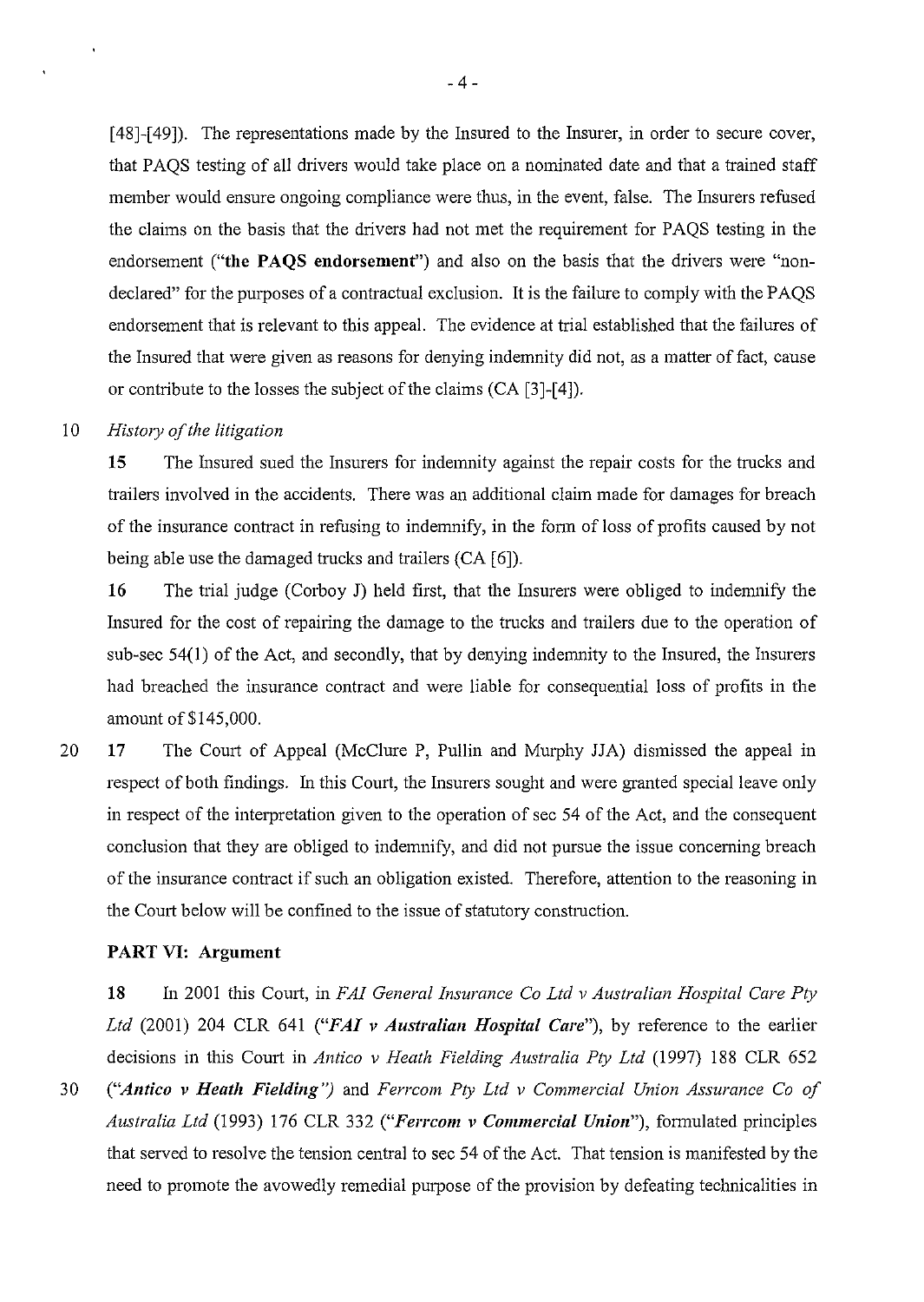drafting that result in an insured losing the benefit of their policy after having engaged in conduct that was irrelevant to the risk insured, and on the other hand by paying careful attention to the requirement that insurance policies not be subverted by enabling a remedial provision to enlarge the class of insured perils to which the insurance policy is properly meant to respond. In order to detennine the demarcation, the elevation of substance over fonn applies to both sides of the divide.

19 The decision in *FA! v Australian Hospital Care* represents the high water mark on the reach of sec 54 of the Act. This Court drew a limit however, and that was that sec 54 cannot be invoked to expand the scope of cover afforded by the contract, or, to put it another way, the 10 principle directs attention to whether the effect of the contract which entitles the insurer to refuse to pay a claim arises by virtue of an intrinsic limitation or restriction on the application of the contract to the circumstances of the claim. Section 54 cannot be pennitted to allow the insured to circumvent deficiencies in a claim that result in it being outside the scope of cover: *FA!v Australian Hospital Care* at 659 [40]-[41] per McHugh, Gummow and Hayne JJ.

20 In the submission of the Insurers, the principles expressed by the unanimous Queensland Court of Appeal in *Johnson v Triple C* conform to, and recognise the limits imposed on sec 54 by this Court. By either expressing the view that the Queensland Court of Appeal was wrong (McLure P), or by incorrectly distinguishing the reasoning (Pullin JA and Murphy JA), the Court below has erroneously caused sec 54 to operate beyond its proper 20 construction and to characterise insurance contracts at such a level of generality as to make it difficult for insurers to properly and fairly limit the scope of the risk they agree to insure.

**21** Section 54 of the Act relevantly provides:

(I) Subject to this section, where the effect of a contract of insurance would, but for this section, be **that the insurer may refuse to pay a claim, either in whole or in part, by reason of some act of the insured or of some other person, being an act that occurred after the contract was entered into but**  not being an act in respect of which subsection (2) applies, the insurer may not refuse to pay the claim by reason only of that act but the insurer's liability in respect of the claim is reduced by the **amount that fairly represents the extent to which the insurer's interests were prejudiced as a result of**  that act.

30

 $\ddot{\phantom{a}}$ 

**(6) A reference in this section to an act includes a reference to:** 

**(a) an omission;** 

 $\overline{a}$ 

22 Three sets of disparate reasons were delivered below on the issue concerning the interpretation of sub-sec 54(1) of the Act. President McLure held that the requirement in the PAQS endorsement was a matter of detail of the particular policy, not the type or kind of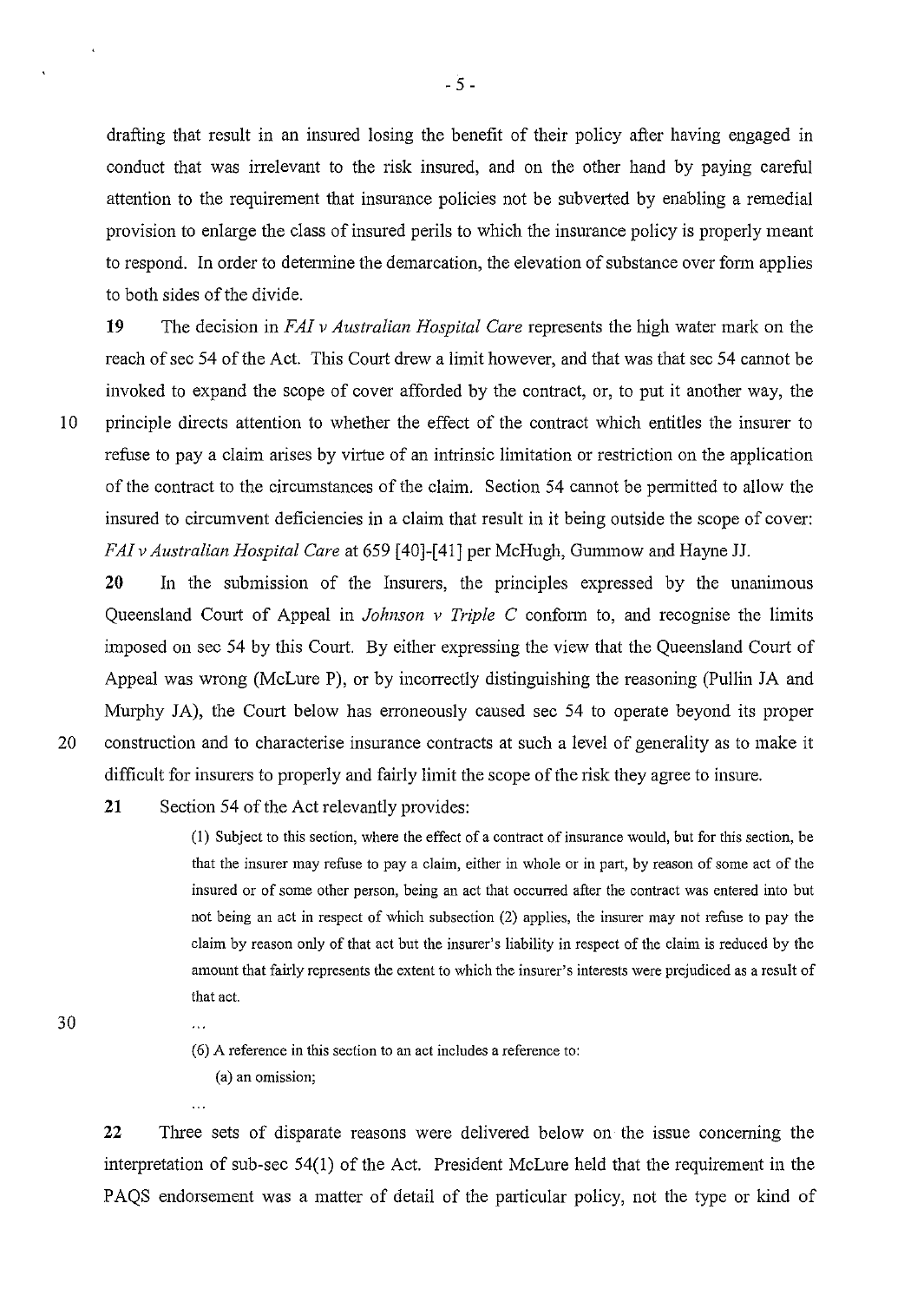policy, and therefore was not an inherent restriction or limitation on the Insured's claim (CA [76]). Her Honour went on to say, in purporting to apply the reasoning of this Court in *Antico v Heath Fielding* and *FA! v Australian Hospital Care* that there was a relevant omission for the purposes of sub-sec 54(1) of the Act in the failure of the Insured's drivers to satisfactorily complete the PAQS test or the failure of the Insured to use drivers who had satisfactorily completed the PAQS test. By failing to meet the requirement before engaging in the relevant conduct, sub-sec 54(1) was engaged and the Insured was entitled to be indemnified: (CA [78], [82]-[83], [86]).

23 Her Honour disagreed with the way in which Chestennan JA (with whom Holmes and 10 White JJA agreed) in *Johnson v Triple C* had interpreted an "omission" for the purposes of sub-sec 54(1) and her Honour, applying the test in *Australian Securities Commission v Marlborough Gold Mines Ltd* (1993) 177 CLR 485, departed from that interpretation. Her Honour also criticised Chesterman JA for "...in that case not [putting] the failure in its full factual context": CA [84], thereby additionally and delicately stating that Chesterman JA must have wrongly decided the case on the facts before him.

24 In *Johnson v Triple* C, a woman was injured when a plane piloted by her husband crashed on take-off. Her husband was killed in the crash. The plane was owned by the respondent, a company of which the injured woman and her husband were the sole directors and shareholders and which also employed them. The company was insured. The injured 20 woman successfully sued the company for negligence at trial and the insurer was found liable under an insurance aviation policy to indemnify the company.

25 The insurer contended that the claim feel within an exclusion which provided the policy did not apply "whilst the aircraft, with the knowledge of the insured or the insured's agent" was "operated in breach of ... an Appropriate Authority's communications". The Civil Aviation Safety Authority was an Appropriate Authority and "communications" include "regulations ... in relation to ... the legal operation of the aircraft. Regulation 5.81(1) of the *Civil Aviation Regulations* 1988 (Cth) provided that a private aeroplane pilot "must not fly an aeroplane as pilot in command if the pilot has not, within the period of 2 years immediately before the day of the proposed flight, satisfactorily completed an aeroplane flight review".

30 26 The evidence established that the pilot husband had not completed an aeroplane flight review within two years before the crash. The insured company asserted that this was not a reason to refuse indemnity as the failure to complete the flight review was an omission to which sec 54 of the Act would respond to prevent the denial of indemnity.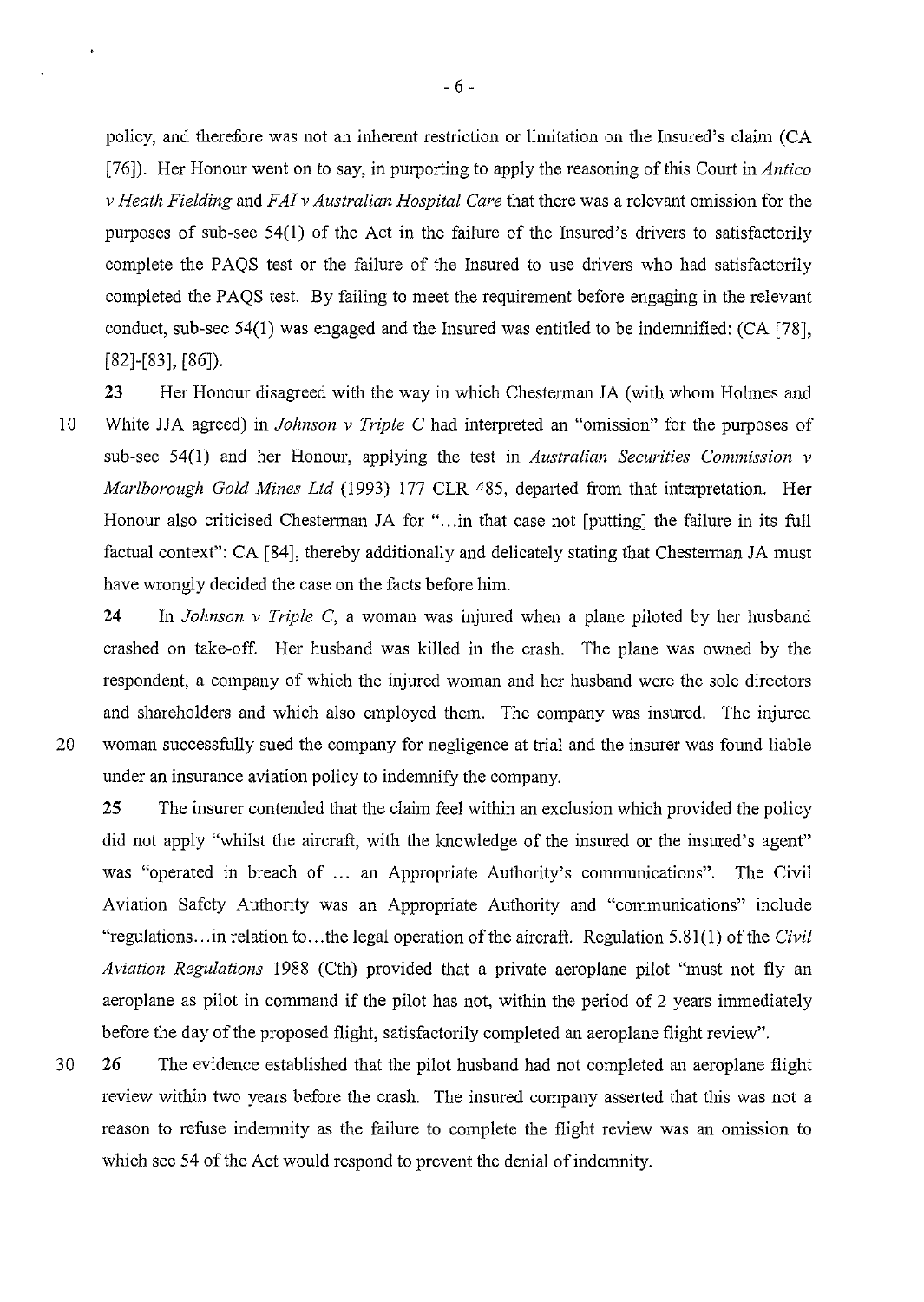27 The Court of Appeal held that the insurer was entitled to refuse indemnity, and this Court refused special leave to appeal from that decision. The circumstances are on all fours with the present case. Justice Chesterman held that the policy simply "... did not offer indemnity in circumstances where the aircraft was flown by a pilot who had not satisfactorily completed a flight review..." at [77]. His Honour said that as he understood the "exegesis" in *FA! v Australian Hospital Care,* the claim was for indemnity in respect of a loss which the policy did not cover and therefore sec 54 had no application. His Honour said to hold otherwise would be to use the section to "reformulate the claim" and "change the facts on which the claim is based" because it would convert the claim from a loss caused by a pilot who 10 had not completed the flight review into a loss caused by a pilot who had: at [77]-[80]. Justice Chestennan denied that the failure to complete a flight review, was in any event an omission, his Honour describing it as a "state of affairs", as it was not within the power of the pilot

husband to defeat the prohibition (at [70]) and was something he could either achieve, or fail to achieve, but not something he could omit: at [72]. But even if it were an omission, his Honour said that the claim would still fail as it would be an omission "...which is relied on to give rise to a claim which the insured could not otherwise make". Putting to one side the use of the phrase "state of affairs" which was merely employed as a descriptor, his Honour's conclusion must be right.

28 Equally, in this case, when the substance of the agreement is viewed as a whole *(FA! v*  20 *Australian Hospital Care* at 656 [33]) it was central to the risk and the scope of the cover provided that suitable qualified drivers were employed for the notoriously hazardous activity. Putting to one side the fact that ANZ 3 begins with the premise that no indemnity is provided if the PAQS endorsement is not met, rather than it being a breach, it would be the triumph of fonn to suggest, as was explained below, that the requirement for a PAQS test was a mere endorsement. The insurance never extended to a claim in respect of accidental damage to trucks and trailers operated by non-qualified drivers. This was a case where the Insurers had expressed concerns to the Insured about its prior claim history and where the Insured accepted that its claims history was poor and that it presented difficulties in renewing insurance (TJ [14]). The trial judge accepted that the PAQS testing was a matter that was important to the 30 Insurers (TJ [98]).

29 Justice Pullin at (CA [121]) determined that there was a relevant act or omission because the Insured had given permission to drivers who had not passed the PAQS test to operate the vehicles or the omission was one of the drivers in failing to complete the PAQS test before undertaking the east-west run. His Honour further said that he could reach the same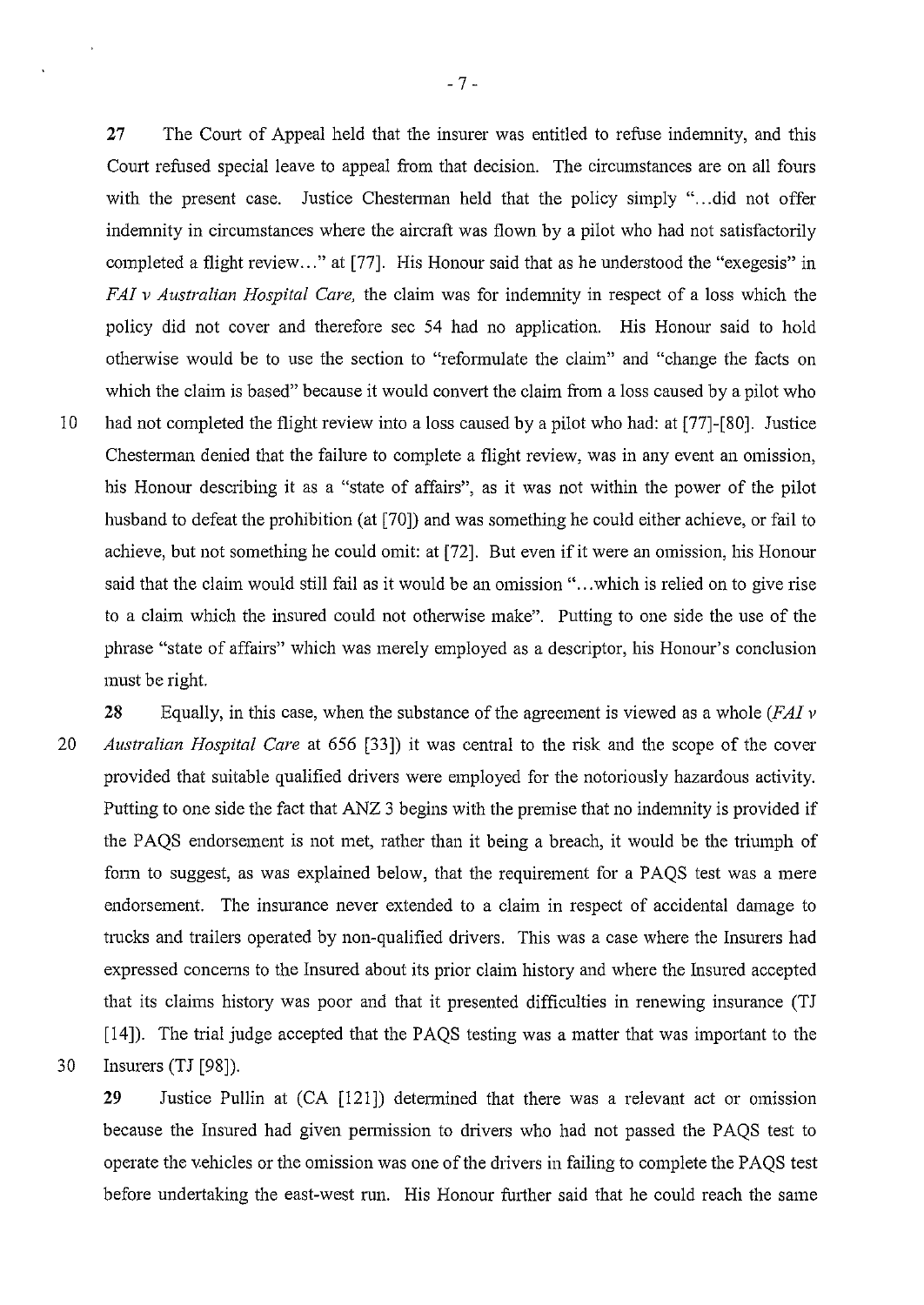result by applying the reasoning of Chesterman JA at [80] in *Johnson v Triple C* where, in accordance with the authority in this Court, Chesterman JA had said that sec 54 extends to the perfonnance, or non-perfonnance, of some activity which the contract requires, allows or contemplates and may affect its operation. Justice Pullin said that failing to complete the PAQS test was just such an activity. However, that is directly inconsistent with the reasoning of Chestennan JA who went on to say at [82]-[83] that failing to complete a flight review (like failing to pass the PAOS test), is not a case where the omission gives a right in the insurer to refuse a claim by reason of something in the policy, but is an omission relied on to give rise to a claim which the insured could not otherwise make and therefore sec 54 has no application. 10 The decision in *Johnson v Triple C* cannot be distinguished from the present case.

30 Justice Murphy expressed the view at [149] that Chestennan JA was not intending to lay down any general principle and that there was a distinction between the aviation policy in that case, which "inherently" required compliance with Commonwealth regulations, and this case, where the requirement was only in the Policy. That, with respect, is a difference without relevance. The fact that the aviation policy in *Johnson v Triple C* incorporated the regulations by reference, whereas the Policy in this case set out the requirement explicitly, does not alter the character of the requirement and nor does it negate the fact that this Policy was also referring to a standard which was widely conformed to in the industry, even though it did not have legislative force. His Honour at [145] gave relevantly identical reasons to McLure P and 20 Pullin JA as to why the failure to pass the PAQS test was an "act" or "omission" for the purposes of sec 54.

31 The Court below therefore approached the decision in *Johnson v Triple C* differently amongst its members. President McLure declined to follow it and disapproved of its reasoning, Justice Pullin sought to apply its reasoning to independently reach his conclusion, and Justice Murphy sought to distinguish it. Those contrasting approaches, particularly where the Queensland Court of Appeal was united and where the Insurers submit relevantly identical facts led to the opposite result, reveal that the decision below creates uncertainty in the application of the statutory provision precisely because the disparate reasons encounter difficulty when they depart from the nature of the Policy and stretch the language of sec 54 30 beyond that which it will bear in order to "remediate" the conduct of the Insured.

32 This case is one that is markedly different from the "failure to notify" cases as exemplified in *FA! v Hospital Care* and similar cases which tum on the accepted risk eventuating but where an insurer seeks to avoid indemnity on an essentially operational term that is sought to be falsely elevated to something higher by drafting teclmiques. It is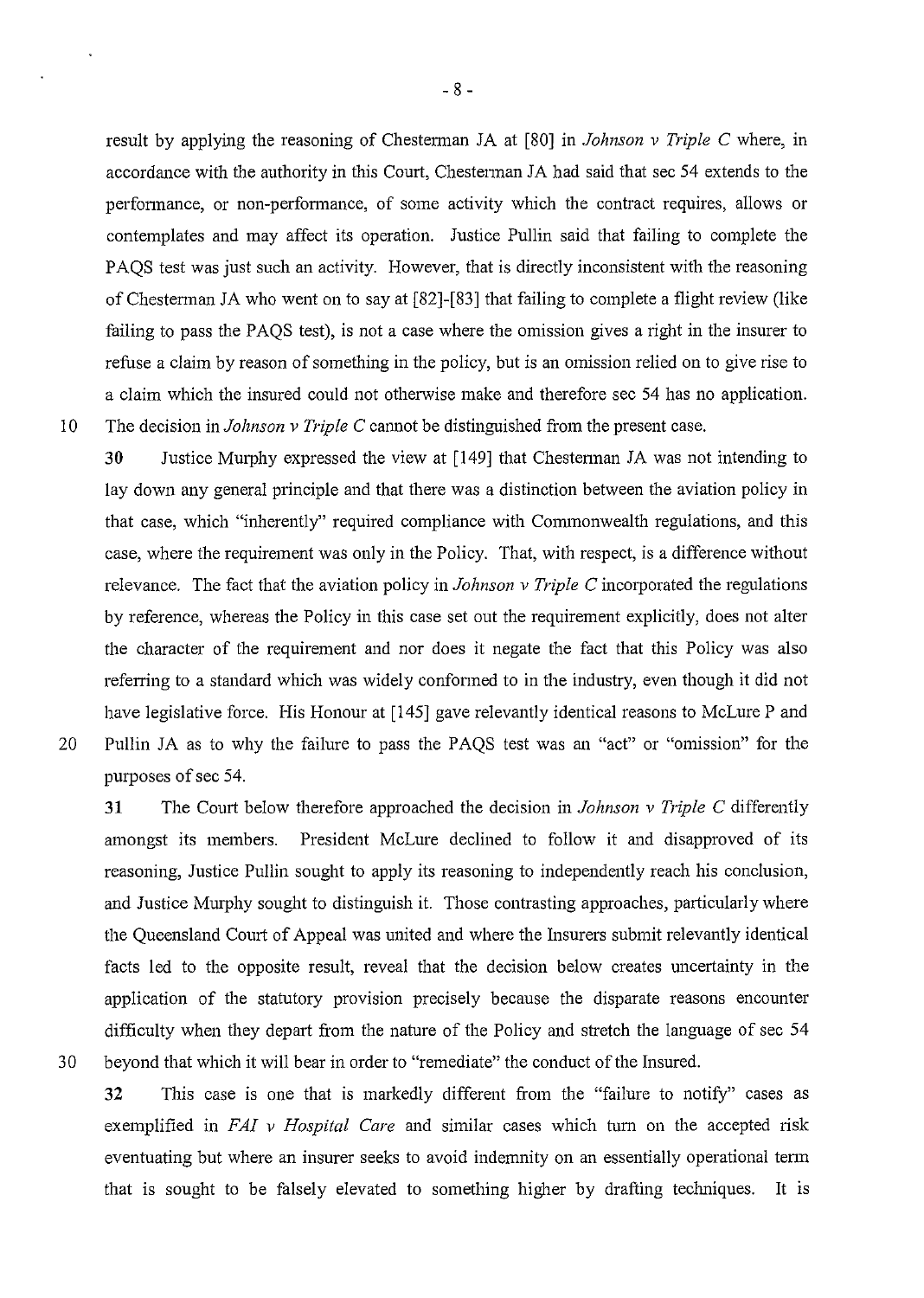worthwhile noting that whilst the reasons of the majority and dissent in this Court in *Antico v Heath Fielding* and the reasons of the plurality in this Court in *FA! v Hospital Care* all adopted the construction given to sec 54 by the reasons of Gleeson CJ as a member of the NSW Court of Appeal in *East End Real Estate Pty Ltd v CE Heath Casualty* & *General Insurance Ltd*  (1991) 25 NSWLR 400, Gleeson CJ in dissent in this Court in *FA/ v Hospital Care* would himself have applied that interpretation in a markedly more limited manner. The reason for noting this deal of division of judicial opinion that Gleeson CJ remarked upon is because the reasoning that was upheld in *FA! v Hospital Care* and in *Antico v Health Fielding* presents an important boundary, one that was drawn after a significant period of differing opinion amongst 10 experienced insurance lawyers.

33 That boundary recognises an important distinction between an "effect of the contract" which is an instance of the population of risks to which it responds as opposed to one which is merely a circumstance of, or accompanies or affects the materialisation of one of those risks. The Insurer's position is that the Insured never had a valid claim, not that the endorsement allowed the Insurer to avoid a valid claim. Much of the judicial opinion on sec 54 has paid attention to the long title of the Act which provides that the statute is "[a]n Act to refonn and modemise the law relating to certain contracts of insurance so that a fair balance is struck between the interests of insurers, insureds and other members of the public and so that the provisions included in such contracts, and the practices of insurers in relation to such contracts, 20 operate fairly, and for related purposes". In support of that purpose, a clarion call is regularly made to consider the effect of the contract as a matter of "substance" over "fonn" (e.g. *Antico v Heath Fielding* at 660, 668-669), but that call must be answered even if the result of that inquiry favours the insurer, if the line drawn in *FA! v Hospital Care* is to be respected and lest sec 54 become an Ouroboros.

34 For surely, it is, with respect, to prefer fonn over substance to characterise the Policy as the primary judge did below at (TJ [86]) as one "... not concerned with drivers as such as they were not covered; rather it was concemed with the vehicles and their use". The insured trucks and trailers don't move and have no "use" without drivers - the quality of the driver is central to the tisk being insured. This approach, supported by the Court below, treats the vehicles and 30 the interests of the Insurers as somehow divorced from the human agents. One may as well ask whether insurers of the aeroplanes used by Qantas or Virgin Australia would not regard at it as central to the risk insured, and that it might affect both the willingness to write the policy and the premium charged, to inquire as to whether those airlines proposed that qualified pilots be at the controls.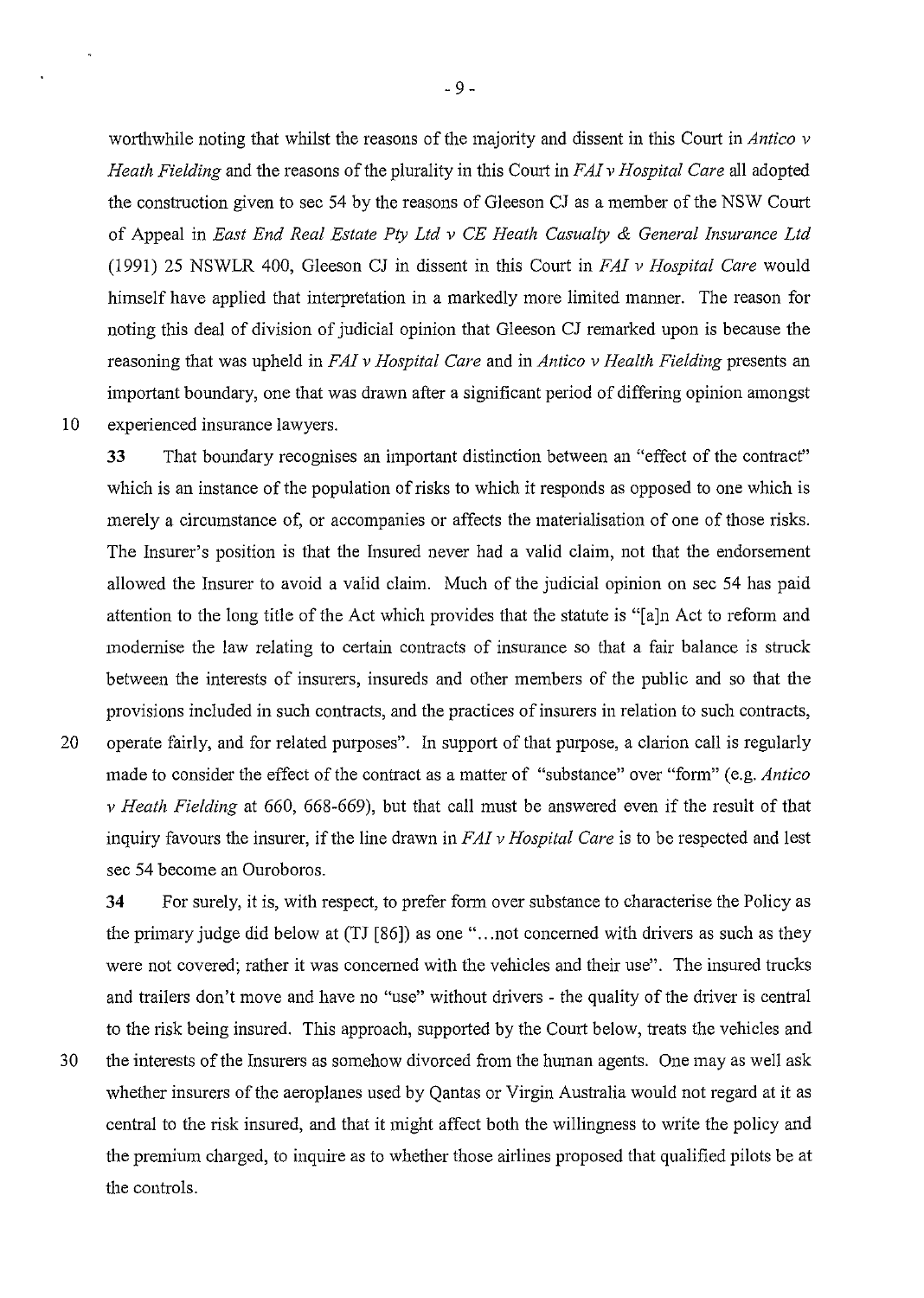35 The substantive promise in the present case is that made by the Insurers to insure the trucks and trailers of the Insured from damage, for the express purpose that those trucks and trailers will be employed on distances of road travel that compare unfavourably to most regular haulage distances known on this planet. The Court below characterised the risk too generally as simple indemnity for accidental damage to vehicles. To suppose that it is included at the core of the contractual bargain that the risk envisaged is one where the insured business can "omit" to use qualified drivers and still be covered is to defeat common and commercial sense. Such an operation of sec 54 would be to, as Chesterman JA expressed it, refonnulate the claim to one that could not otherwise be made. Section 54 cannot relieve the Insured of a restriction 10 or limitation that is inherent in its claim, namely to have qualified drivers operating its vehicles. To do so would, as the result below demonstrates, expand the true scope of the risk insured.

36 It may be rhetorically asked how a corporation with a poor accident record, applying for further insurance coverage, that warranted that it was instituting a safety test accepted as being important both in the industry generally and to the Insurers in respect of this policy, and then to disregard that test entirely, could be said to have committed a relevant "act" or "omission" for the purposes of sec 54? What is the protection for the insurer in such a case? To adopt the words of Gleeson CJ in *FAI v Hospital Care* at 649 [II], it may be impossible to measure prejudice for the purposes of the statutory provision in cases such as this. It can 20 readily be seen how offering to give coverage to a corporation with a poor accident record only on terms that drivers pass a safety test would be of central importance to an insurer, but it cannot be readily seen how the same insurer could hope to prove that a particular accident was causally related to that failure. How does it strike a "fair balance" between insured and insurer that such a core promise can be made to secure coverage and then be wantonly avoided and it be left to the insurer to attempt to prove prejudice? In truth, the insurer never insures against the class of risk of having a corporation with a poor accident report who would have difficulty obtaining insurance, failing to observe a contractual promise that serves to remediate the possibility of the risk.

37 The proposition may be tested in the following way. The only alternative to the 3 0 Insurers if the reasoning below is adopted is to insure trucks by reference to their specific named drivers who had already established passing the PAQS test. This is unrealistic and uncommercial (especially for insureds), but surely that breach (namely using a different driver) would not be one to which sec 54 would respond. For example, it is accepted that failing to declare to a property insurer particular items of jewellery in respect of a personal valuables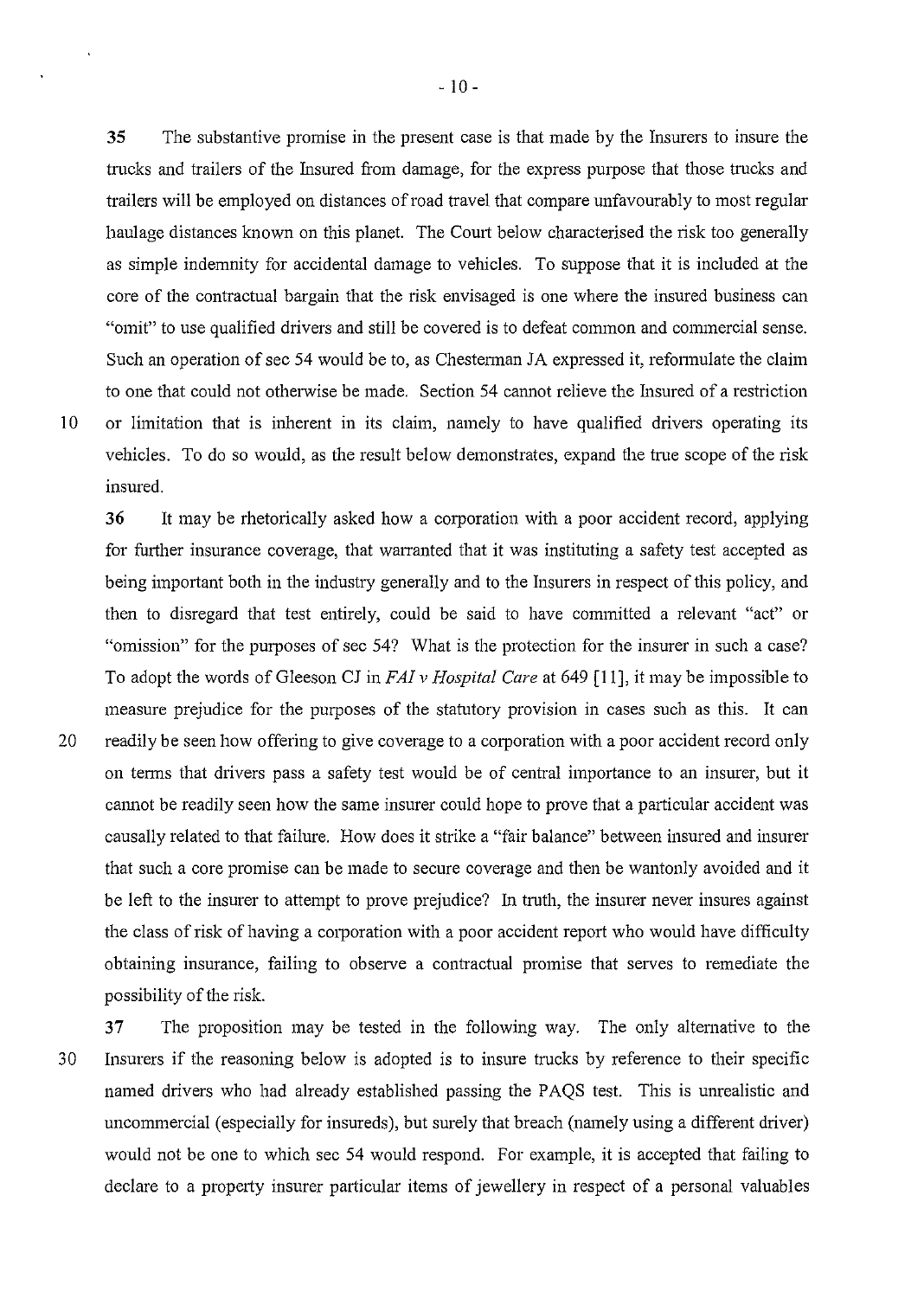policy that covers theft of items of jewellery entitles an insurer to refuse to pay a claim for stolen jewellery not specified to the insurer but within the policy limit: see *Kelly v New Zealand Insurance* (1996) 130 FLR 97 (W ASCA). That is because the insured could have had coverage extended to those items had it paid the appropriate premium. Similarly, when an insurance policy dictates that vehicles not be driven further than a particular distance or beyond a particular geographic location the insurer may refuse to pay for damage that occurs outside those dictates  $-$  if the insured wanted the insurance to cover those risks it could have asked for it and paid for it: see e.g. *Stapleton v NT! Ltd* [2002] QDC 204 at [34] per McGill DCJ. To adopt the reasoning of the joint judgment in *FAI v Hospital Care* at 659 [42], these happenings 10 are not events that are insured against. The relevant insureds did not have cover for those circumstances and did not choose to extend the insurer's promise to cover those circumstances:

38 It is convenient at this point to note that the reasoning below was preferred to the reasoning in *Johnson v Triple C* by the NSW Court of Appeal in *Prepaid Services Pty Ltd v Atradius Credit Insurance NV(2013)* 302 ALR 732 at 766-767 [137]-[140]. Meagher JA, with whom Macfarlan and Emmett JJA agreed, said that the interpretation given to sec 54 by Chestennan JA would conflict with *FA! v Hospital Care* and Law Reform Commission Report No 20 "Insurance Contracts" (1982) **("LRC Report"),** especially at [217], [229] and App A, cl 54, notes 3 and 4; and explanatory memorandum, at [177]-[182]. Those passages in the LRC 20 Report concem the various ways by which drafting can be used to resist an insured's claim under the common law, and that concem was addressed most recently by the propounding of the approach in *FA! v Hospital Care.* However, with respect, the examples given in the LRC Report serve to support the present argument and the reasoning of Chesterman JA, rather than to defeat it. That is shown by note 5 to cl 54 in App A as an example of what the proposed remedial provision was to guard against. Note 5 provides:

*FA!v Hospital Care* at 659-660 [40]-[44].

A's motor vehicle policy contains a term which excludes the insurer's liability if the driver of the vehicle is unlicensed. While driving the car, A is involved in an accident. He was unlicensed at the time, having forgotten to renew his licence, which expired 2 weeks previously. A's conduct conld not reasonably be supposed to be of a type which could contribute to an accident, so sub-cl (1) only applies. Since the insurer could not have been prejudiced by A's driving the car without a licence, it is liable for the full amount of the claim.

39 That, and the other examples given by the LRC Repoti are quintessential examples of where it would be unjust for insurers to attempt to defeat the claim of an insured. When an insurer provides coverage for a personal vehicle, it matters not one whit to its interests that the insured forgot to renew his or her licence (as opposed to his or her losing it on the ground of

- II -

30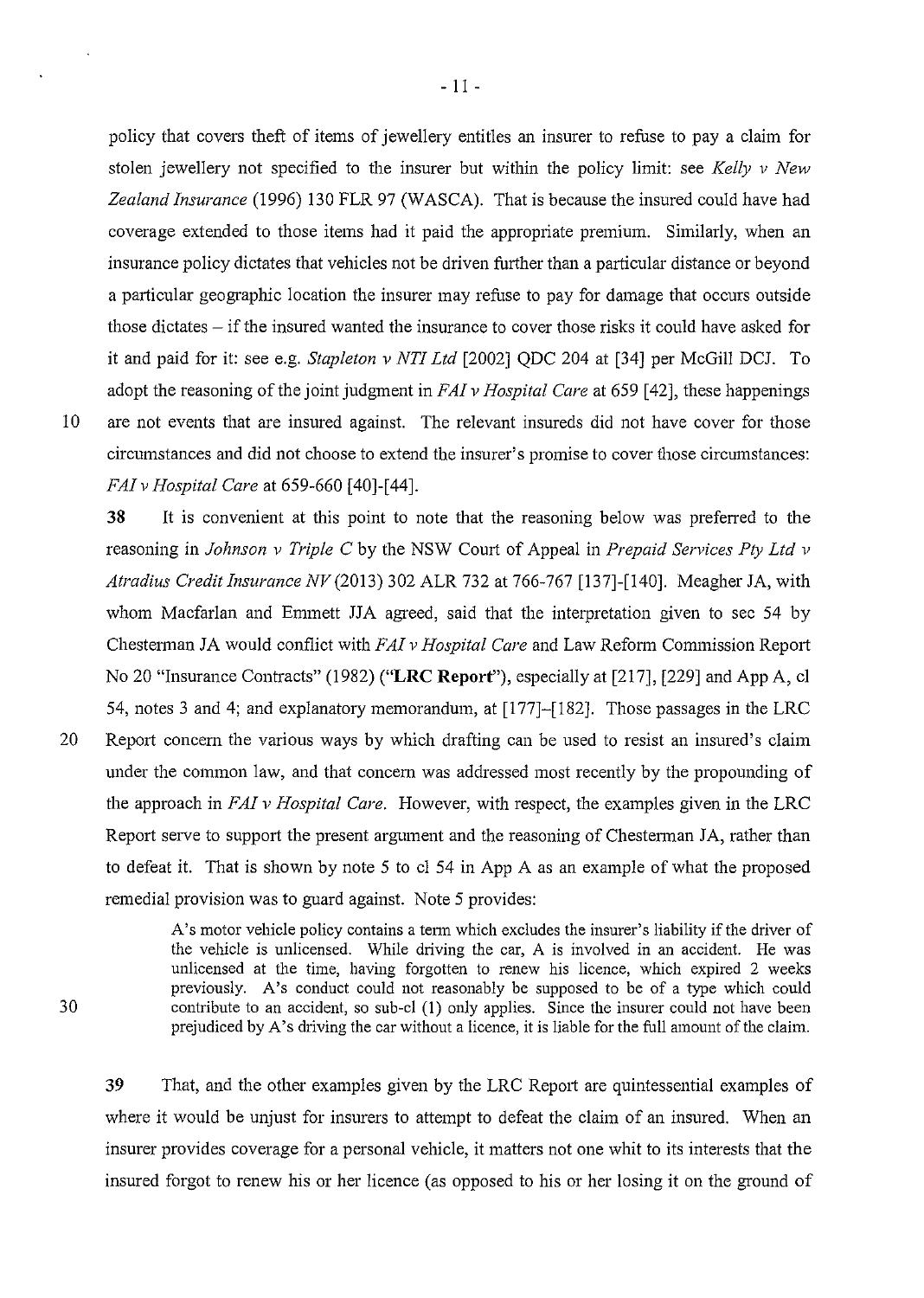some demerit as a driver). The renewal of the licence is an administrative or operational process, far distant to the mandatory *qualification* requirement in *Johnson v Triple* Cor in this case. Such an "omission" to renew the licence, or the "act" of driving without a licence, says nothing about the nature of the risk that the insurer agreed to cover and there is no way that the insurer could be therefore "prejudiced" within the terms of the provision. However, in the commercial context of the Policy with which this appeal is concerned, there was to be no insurance unless the Insured was prepared to make a particular bargain in light of its poor insurance record. This appeal is, in truth, a better example of the non-applicability of sub-sec 54(1) than was even *Johnson v Triple* C, because whilst it might be argued that the insurer was 10 not concerned in that case with whether the pilot had passed his safety tests (an argument that was rejected), in the present case it was central to the Insured even receiving a policy of insurance that it comply with the endorsements, manifested by the specific representations requested and given concerning the state of compliance of the drivers with the PAQS test. After all, the Insured even specifically represented that it would train an employee to conduct the ongoing PAQS test requirement. The Insurers were not insuring prime movers to cover vast distances unless the persons operating the vehicles had passed the required tests. The prejudice of failing to do so cannot be effectively measured  $-$  it might be impossible to prove the factual causation in the particular case.

40 At heart the question in this appeal, and for the resolution of an inquiry into sec 54, is a 20 question as to whether the effect of the Policy was that the Insurers were entitled to refuse indemnity by reason of the Insured's conduct, which happened to be post-contractual, or whether that indemnity was denied because the Policy did not respond the claim that was made. That is the inquiry that is mandated by the interpretation given to sec 54 by this Court in *FA! v Australian Hospital Care,* and, with respect, the operation of that interpretation may, as shown by the dissent of Gleeson CJ, have been slightly strained to reach the result in that case. That said, *FA! v Australian Hospital Care* is not under challenge in this appeal, however given the nature of the equilibrium therein reached, there is no cause to extend the operation of sec 54 even further, which the reasoning below did, in a manner beyond what the provision will rightfully bear. The cover in the present case did not extend to vehicles whose drivers had not 30 passed the PAQS test. The act or omission of the Insured in the present case was its failure to have the relevant insurance coverage – namely to, with its poor record and seeking to insure a notoriously hazardous activity, seek to extend its coverage to drivers expressly excluded from the ultimate cover granted. Used in the manner contended by the Insured, sec 54 is remedial only in the impennissible sense of curing the Insured of having not applied for and received the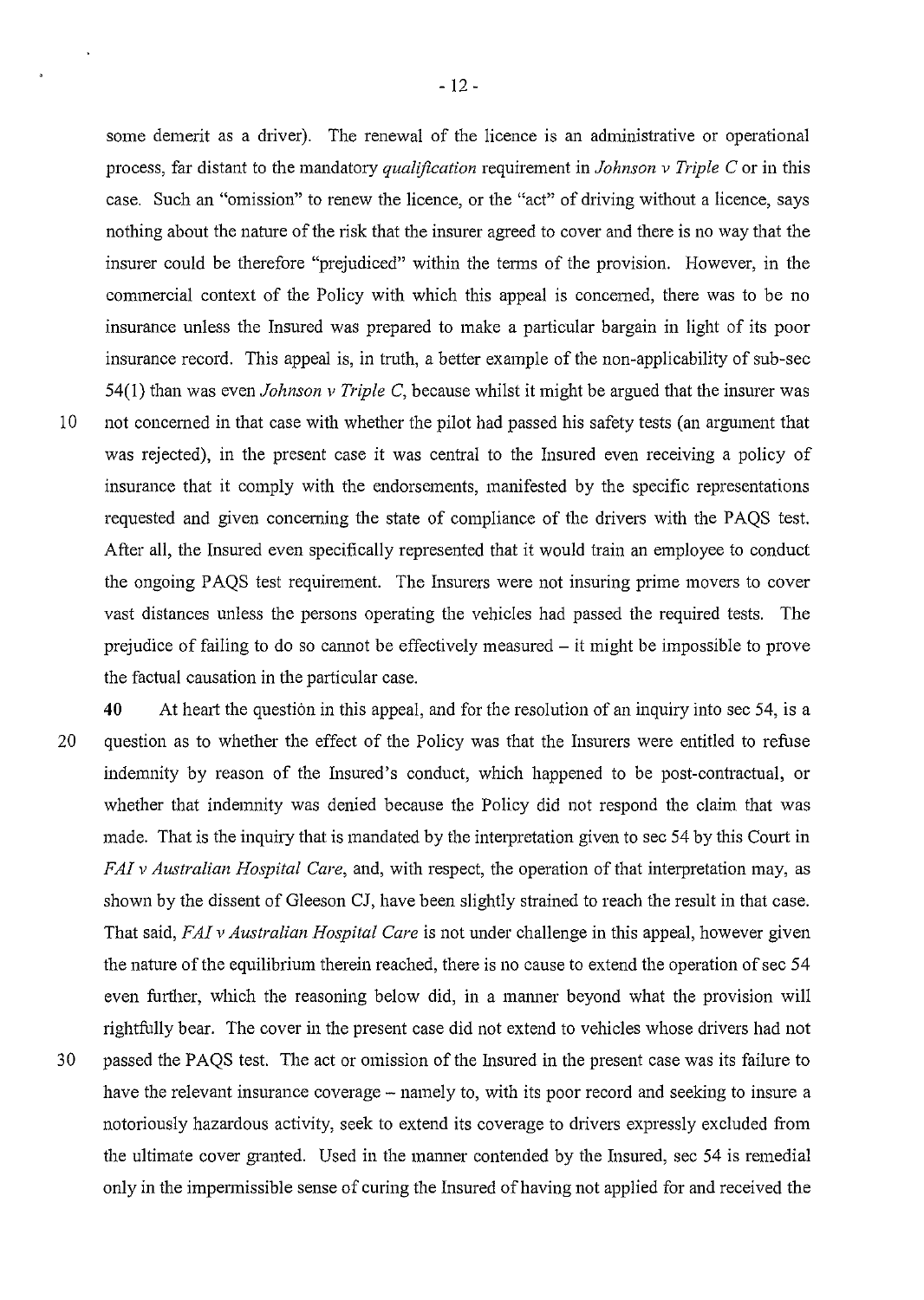msurance it wanted to exploit, rather than permissibly relieving it of its post-contractual conduct.

### **PART VII: Legislation**

*Insurance Contracts Act* 1984 (Cth), sec 54. The provision, set out in full below, has been in force in the same tenns at all relevant times, including as at the date of these submissions.

#### **54 Insurer may not refuse to pay claims in certain circumstances**

- (!) Subject to this section, where the effect of a contract of insurance would, but for this section, be that the insurer may refuse to pay a claim, either in whole or in part, by reason of some act of the insured or of some other person, being an act that occurred after the contract was entered into but not being an act in respect of which subsection (2) applies, the insurer may not refuse to pay the claim by reason only of that act but the insurer's liability in respect of the claim is reduced by the amount that fairly represents the extent to which the insurer's interests were prejudiced as a result of that act.
- (2) Subject to the succeeding provisions of this section, where the act could reasonably be regarded as being capable of causing or contributing to a loss in respect of which insurance cover is provided by the contract, the insurer may refuse to pay the claim.
- (3) Where the insured proves that no part of the loss that gave rise to the claim was caused by the act, the insurer may not refuse to pay the claim by reason only of the act.
- (4) Where the insured proves that some part of the loss that gave rise to the claim was not caused by the act, the insurer may not refuse to pay the claim, so far as it concerns that part of the loss, by reason only of the act.
- (5) Where:
	- (a) the act was necessary to protect the safety of a person or to preserve property; or
	- (b) it was not reasonably possible for the insured or other person not to do the act; the insurer may not refuse to pay the claim by reason only of the act.
- ( 6) A reference in this section to an act includes a reference to:
	- (a) an omission; and
	- (b) an act or omission that has the effect of altering the state or condition of the subject-matter of the contract or of allowing the state or condition of that subject-matter to alter.

#### **PART VIII: Orders sought**

- 1. Appeal allowed;
- 2. Set aside order 1 of the Court of Appeal of the Supreme Court of Western Australia made on 6 May 2013 and, in place thereof, order that:
	- a. the appeal to that Court be allowed; and

20

10

30